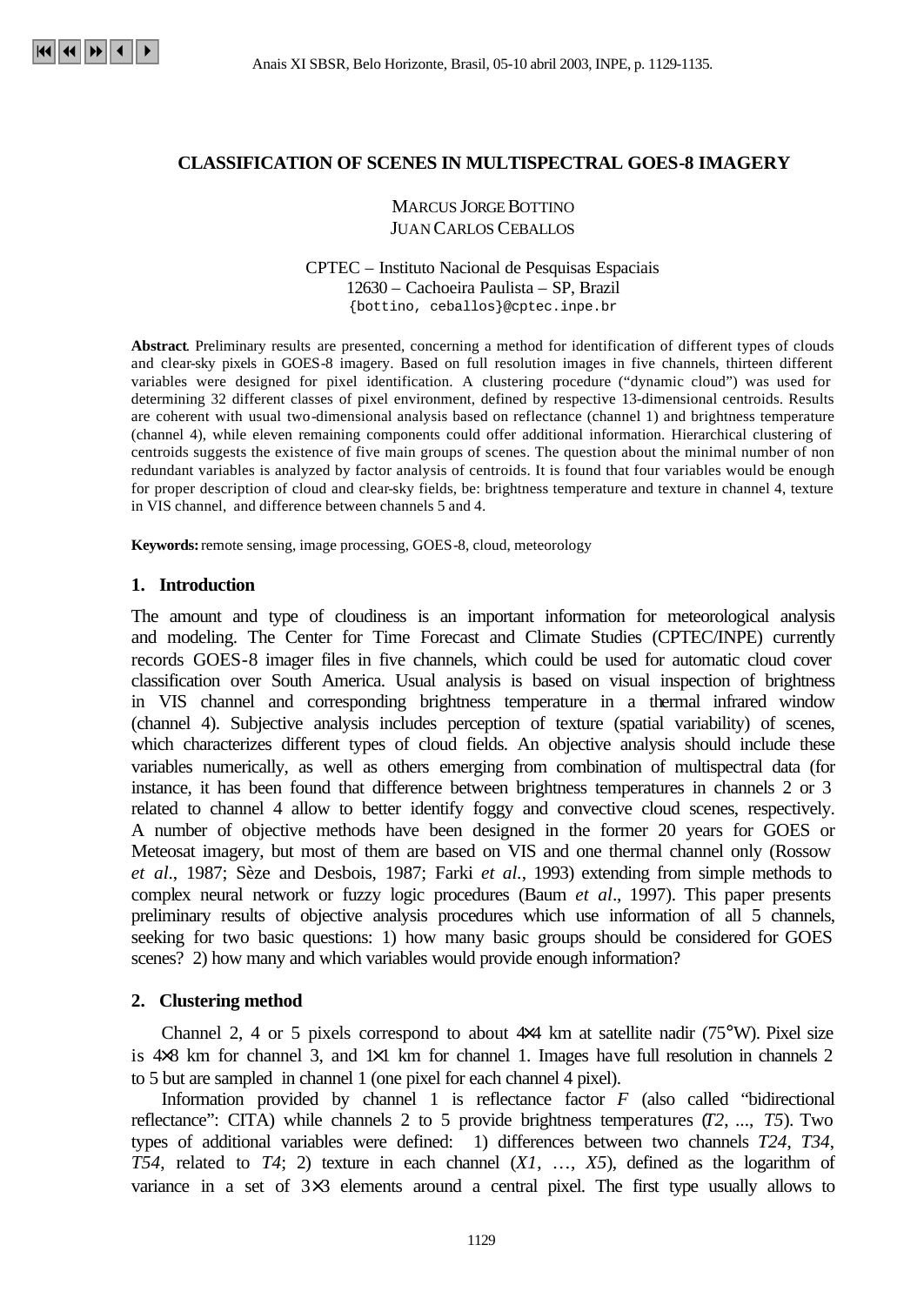separate thin from thick clouds; the second one quantifies local homogeneity of cloud field, helping to separate stratiform from broken cloud. Thus, one pixel may be considered as a vector in a 13-dimensional space. Reflectance *R* instead of reflectance factor was chosen as a variable, since previous works showed that it remains nearly constant for clear-sky conditions and not slant solar beam, *i.e.* extreme situations of sunrise and sunset (Bottino and Ceballos, 2000). Relationship between *F* and *R* is

$$
F = \mathbf{p} \mathbf{L}_1 / S_1, \quad R = f \mathbf{F} / \cos Z \tag{1}
$$

where  $L_{\lambda}$  is spectral radiance detected in channel 1, and  $S_{\lambda}$  the spectral specific flux (of solar origin) incident at the top of atmosphere. Reflectance *R* refers to the relative irradiance reflected by earth-atmosphere system (thus cos*Z*, *Z*= zenithal solar angle must be introduced). Factor *f* accounts for a correction due to anisotropy of reflecting surface; usually it does not exceed 1.2 (Lubin and Weber, 1995) and will be ignored hereafter.

Objective classification of images was performed following the "dynamic cloud" procedure described by Sèze and Desbois (1987). Basically, pixels were thought of as a 13 dimensional vector in an Euclidean space, be  $\mathbf{p}_n(x_{1n}, x_{2n}, ..., x_{13,n})$ ,  $n=1,2, ..., N$ . Its distance to reference vectors  $\mathbf{r}_k$ ( $r_{1k}$ ,  $r_{2k}$ , ...,  $r_{13,k}$ ),  $k=1, 2, ..., K$ , or "seeds" is given by

$$
d_{nk} = \left[\sum_{i} (x_{in} - r_{ik})^2\right]^{1/2} \tag{2}
$$

Each pixel is labeled by its association to the nearest reference vector, defining *K* clusters with sizes  $N_1$ ,  $N_2$ , ...,  $N_K$  and centroids given by the average vector  $\mathbf{r}^{(1)}$  defined by

$$
r_{ik}^{(1)} = \frac{1}{N_k} \sum_{n=1}^{N_k} x_{ik,n}
$$
 (3)

These centroids are taken as a new set of seeds and the  $N$  vectors  $\mathbf{p}_n$  are once more classified. The procedure is repeated generating successive centroids  $\mathbf{r}_k^{(m)}$ ,  $m=1, 2, ...$  It is expected for their displacements to be shorter at each new step. The iteration stops at *m*=*M* when displacement vectors  $|\mathbf{r}_k^{(m)} - \mathbf{r}_k^{(m-1)}|$  are smaller than a given value  $\varepsilon$  for all centroids. Noting that components  $x_{in}$  of a vector  $\mathbf{p}_n$  refer to physically different magnitudes or might have quite different numerical values, standardized  $y_{in}$  values were adopted:

$$
y_{in} = (x_{in} - \langle x_i \rangle)/s_i
$$
\n<sup>(4)</sup>

where  $\langle x_i \rangle$  and  $s_i$  are the average and standard deviation of the *i*-th variable over the *N*-sized sample. Hereafter, vectors **p** are considered defined by a set of standardized components.

#### **3. Imagery data and processing**

Ten days where chosen within period September 2002 and a South American sector between 42°S and 20°S, 78°W and 40°W, extended from Pacific to Atlantic oceans. All images considered were for 1609 UTC (about 1200 local time for central longitude). One pixel was sampled from each two raws and two columns. It can be expected that all characteristic types of clouds were present for the total sample (amounting more than 1.8. million pixels).

Thirty-five seeds were used, observed in a previous work corresponding to a similar region but for January 1997 (Bottino and Ceballos, 2000). A stopping value  $\varepsilon = 0.04$  was chosen for iterations.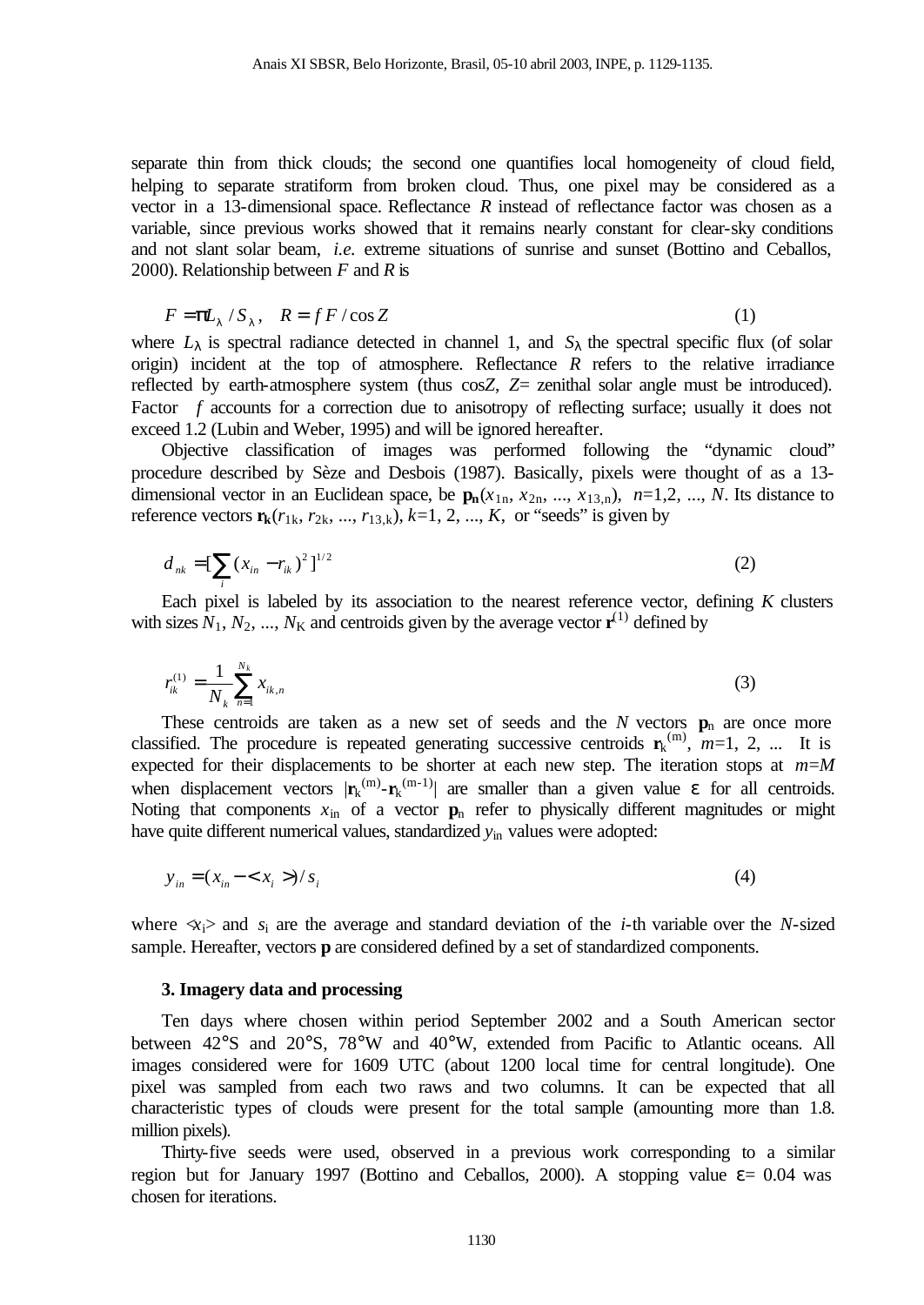Considering that some variables could present redundancy (thus consuming too much computer time), factor analysis in principal components was applied to centroid vectors using SYSTAT software. After elimination of redundant variables, the classification scheme was applied again, in order to define a final set of characteristic centroids. Fortran programming was used, with double precision for floating point variables.

#### **4. Results**

Convergence of clustering procedure produced 32 clusters with centroids described by **Table 1**. Two seeds had not close enough vectors. A third centroid was affected by absence of actual information in channel 2, providing not acceptable values. Relative frequency of classes was between 1.3% and 6%, that is, they were somewhat equally distributed in the total sample.

| class                    | R%   | T <sub>2</sub> | T <sub>3</sub> | T <sub>4</sub> | T <sub>5</sub> | T24       | T34     | T <sub>54</sub> | X1       | X2                         | X3              | X4       | X <sub>5</sub> |
|--------------------------|------|----------------|----------------|----------------|----------------|-----------|---------|-----------------|----------|----------------------------|-----------------|----------|----------------|
| $\mathbf{1}$             | 6.7  | 287.1          | 244.2          | 286.3          | 285.1          | 0.8       | $-42.1$ | $-1.2$          |          | $-0.416$ $-1.182$ $-1.793$ |                 | $-1.581$ | $-1.504$       |
| $\overline{c}$           | 9.5  | 288.6          | 240.7          | 285.5          | 283.9          | 3.1       | $-44.8$ | $-1.6$          | 0.045    | $-0.468$                   | $-1.671$        | $-0.922$ | $-0.839$       |
| 3                        | 16.8 | 291.5          | 245.3          | 285.7          | 284.7          | 5.9       | $-40.3$ | $-1.0$          | $-0.066$ |                            | $-1.106 -2.718$ | $-6.000$ | $-1.495$       |
| $\overline{\mathcal{L}}$ | 20.9 | 318.9          | 251.2          | 310.9          | 310.7          | 8.0       | $-59.7$ | $-0.3$          | 0.398    | $-0.122$                   | $-1.439$        | $-0.099$ | $-0.144$       |
| 5                        | 12.3 | 302.0          | 245.7          | 297.1          | 295.2          | 4.9       | $-51.5$ | $-1.9$          | $-0.014$ | $-0.388$                   | $-6.000$        | $-0.756$ | $-0.736$       |
| $\boldsymbol{6}$         | 14.7 | 309.4          | 246.1          | 303.1          | 300.8          | 6.3       | $-57.0$ | $-2.3$          | $-0.163$ | $-0.622$                   | $-1.758$        | $-0.958$ | $-0.973$       |
| $\tau$                   | 15.5 | 311.2          | 243.7          | 303.6          | 301.0          | 7.6       | $-59.9$ | $-2.6$          | 0.138    | 0.156                      | $-1.637$        | $-0.001$ | $-0.078$       |
| $\,$ 8 $\,$              | 13.6 | 290.5          | 240.6          | 282.8          | 281.2          | 7.7       | $-42.2$ | $-1.6$          | 1.298    | 0.351                      | $-1.665$        | $-0.098$ | $-0.173$       |
| 9                        | 22.1 | 311.1          | 251.1          | 301.1          | 300.8          | 10.0      | $-50.0$ | $-0.2$          | 0.880    | 0.711                      | $-1.076$        | 0.762    | 0.714          |
| 10                       | 24.7 | 302.6          | 237.5          | 280.0          | 273.4          | 22.5      | $-42.6$ | $-6.7$          | 1.196    | 0.373                      | $-0.918$        | 1.229    | 1.212          |
| 11                       | 22.9 | 304.8          | 245.4          | 291.3          | 288.1          | 13.6      | $-45.9$ | $-3.1$          | 1.650    | $-0.335$                   | $-1.693$        | 0.527    | 0.424          |
| 12                       | 25.7 | 299.5          | 251.4          | 283.3          | 282.5          | 16.2      | $-31.8$ | $-0.8$          | 1.535    | 0.097                      | $-1.678$        | $-0.489$ | $-0.583$       |
| 13                       | 23.2 | 292.1          | 241.5          | 278.3          | 276.7          | 13.8      | $-36.8$ | $-1.6$          | 2.070    | 0.597                      | $-1.495$        | 0.881    | 0.768          |
| 14                       | 13.5 | 301.9          | 248.5          | 296.2          | 294.6          | 5.7       | $-47.6$ | $-1.6$          | 0.069    | 0.010                      | $-1.638$        | $-0.355$ | $-0.410$       |
| 15                       | 59.9 | 292.6          | 242.9          | 271.2          | 270.4          | 21.4      | $-28.4$ | $-0.9$          | 2.084    | 0.644                      | $-1.319$        | 0.798    | 0.695          |
| 16                       | 17.1 | 305.5          | 239.4          | 295.0          | 291.7          | 10.6      | $-55.6$ | $-3.3$          | 0.424    | 0.656                      | $-0.890$        | 1.024    | 1.027          |
| 17                       | 26.3 | 295.2          | 242.6          | 281.3          | 279.5          | 14.0      | $-38.6$ | $-1.8$          | 1.682    | 0.359                      | $-6.000$        | 0.504    | 0.385          |
| 18                       | 67.3 | 295.8          | 244.3          | 272.9          | 272.5          | 22.9      | $-28.6$ | $-0.3$          | 1.369    | $-0.037$                   | $-1.623$        | $-0.837$ | $-0.790$       |
| 19                       | 48.8 | 305.0          | 250.7          | 279.9          | 279.7          | 25.0      | $-29.2$ | $-0.2$          | 1.252    | $-1.057$                   | $-1.814$        | $-1.361$ | $-1.421$       |
| 20                       | 18.5 | 290.8          | 235.6          | 277.1          | 274.3          | 13.7      | $-41.5$ | $-2.8$          | 1.084    | 1.123                      | $-0.574$        | 1.438    | 1.408          |
| 21                       | 73.4 | 281.7          | 235.1          | 254.1          | 252.8          | 27.6      | $-19.0$ | $-1.3$          | 1.544    | 1.258                      | $-0.732$        | 0.829    | 0.772          |
| 22                       | 50.4 | 300.0          | 247.7          | 276.6          | 276.2          | 23.4      | $-28.9$ | $-0.4$          | 1.404    | $-0.367$                   | $-6.000$        | $-0.948$ | $-0.966$       |
| 23                       | 66.6 | 290.6          | 234.8          | 252.7          | 251.5          | 37.9      | $-17.9$ | $-1.2$          | 1.119    | 0.404                      | $-1.509$        | $-0.127$ | $-0.185$       |
| 24                       | 32.1 | 293.6          | 229.6          | 260.1          | 251.7          | 33.5      | $-30.5$ | $-8.4$          | 0.879    | $-0.058$                   | $-0.812$        | 0.619    | 0.530          |
| 25                       | 42.3 | 293.7          | 239.4          | 272.8          | 271.8          | 20.9      | $-33.3$ | $-1.0$          | 1.750    | 0.005                      | $-1.579$        | $-0.014$ | $-0.137$       |
| 26                       | 65.6 | 255.9          | 227.4          | 235.8          | 234.9          | 20.1      | $-8.5$  | $-1.0$          | 0.747    | 0.348                      | $-0.916$        | 0.137    | 0.099          |
| 27                       | 12.8 | 288.7          | 236.5          | 280.7          | 278.2          | $\rm 8.0$ | $-44.2$ | $-2.5$          | 0.210    | $-0.084$                   | $-1.122$        | 0.368    | 0.392          |
| 28                       | 30.2 | 279.5          | 231.6          | 258.1          | 255.3          | 21.5      | $-26.5$ | $-2.7$          | 0.977    | 0.522                      | $-0.866$        | 0.718    | 0.658          |
| 29                       | 33.1 | 280.7          | 232.9          | 259.1          | 256.7          | 21.6      | $-26.3$ | $-2.4$          | 1.641    | 1.420                      | $-0.389$        | 1.607    | 1.528          |
| 30                       | 54.3 | 263.9          | 228.4          | 240.5          | 239.2          | 23.5      | $-12.1$ | $-1.3$          | 1.296    | 1.159                      | $-0.344$        | 1.118    | 1.021          |
| 31                       | 49.6 | 271.3          | 222.6          | 235.4          | 231.6          | 35.9      | $-12.8$ | $-3.8$          | 0.836    | 0.415                      | $-0.543$        | 0.607    | 0.487          |
| 32                       | 75.5 | 252.9          | 218.7          | 221.3          | 220.8          | 31.6      | $-2.6$  | $-0.6$          | 0.352    | 0.244                      | $-1.002 -0.301$ |          | $-0.251$       |

Table 1. Centroids resulting from multispectral clustering.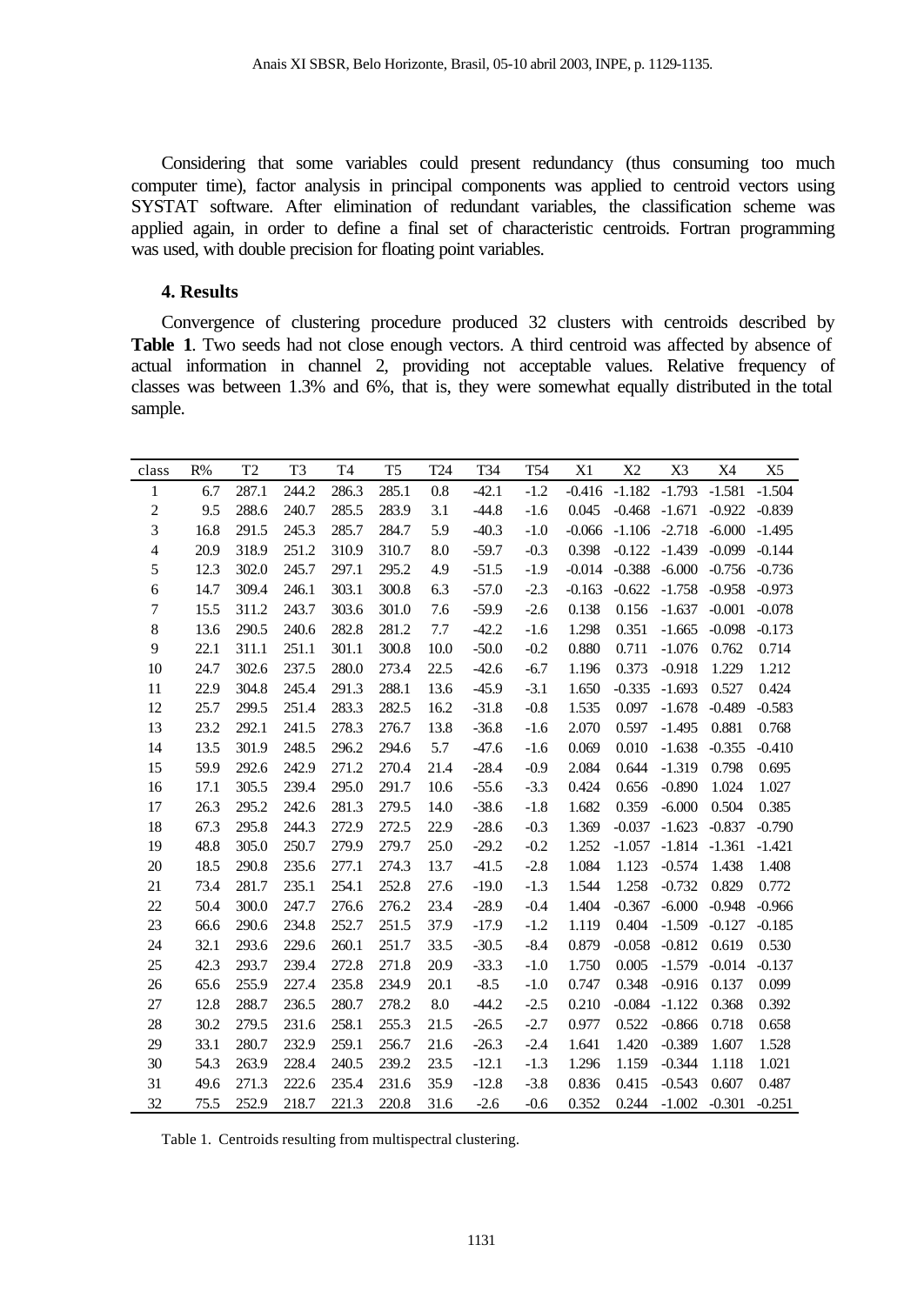**Figures 1** illustrate a case of image classification using all 32 centroids with 13 variables each. The first image presents an RGB composition of temperature *T4* (using a sequence from pure Red to pure Blue, from warmer to colder pixels) and reflectance *R* (using a Green sequence from darker to brighter pixels). The second presents the same image, with classified pixels. The same RGB scale is used but discretized accordingly to *R* and *T4* components of respective centroids. It can be seen that (at least for components *R*, *T4*) the clustering procedure is coherent with the first image. It is also seen that some regions exhibit differences, probably due to the influence of the other 11 components of centroids.



**Figure 1.** Results of classification for September 1<sup>st</sup>, 2002. *Top*: RGB composed image using channels 1 and 4 (see text). *Bottom*: classified image , with centroids following the same rule of RGB color code. Note that now only 32 colors are present.

From a meteorological point of view, the main cloud configurations might be classified in low, mid- and high level clouds (which should influence on observed brightness temperature), being shallow (weakly bright) or deep (very bright). In addition, cumuliform structures should present higher texture values while stratiform must present lower values. Also, some clusters should be characteristic of clear-sky conditions (identifying water or soil surfaces). In order to identify a minimal number of classes, the Ward's clustering method was applied to the set of 32 centroids in **Table 1**. Five groups were found, truncating the Ward's dendrogram just before high increases in internal "inertial moment" is verified. The centroid groups were the following:

Group 1:  $(26 - 30 - 31 - 32)$ Group 2: a  $(21-23)$ , b  $(24-28-29)$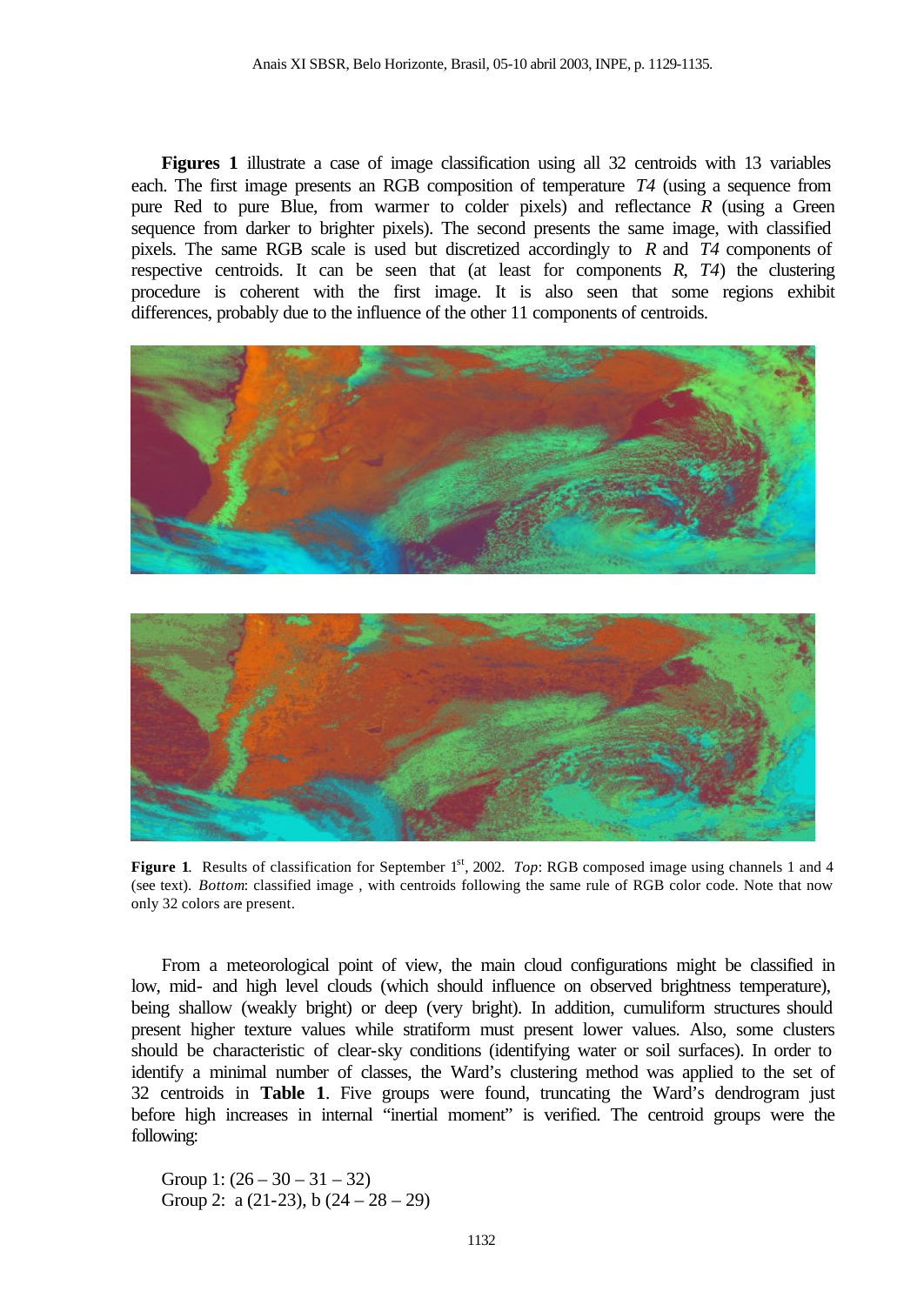Group 3:  $(15 - 18 - 19 - 22 - 25)$ Group 4:  $a(10 - 12 - 13 - 17 - 20)$ ,  $b(1 - 2 - 3 - 8 - 27)$ Group 5:  $a(4-6-7-9)$ ,  $b(5-11-14-16)$ 

Subgroups (a, b) correspond to internal clustering inside a group. **Figure 2** illustrates *R*, *T4* dispersion of centroids classified in groups 1 to 5. Labels in the figure indicate possible physical correspondence from a meteorological point of view. They roughly agree with previous works based on *R*, *T4* information only.



**Figure 2**. Results of clustering centroids (13-dimensional) using Ward's method. Only two dimensions are represented (reflectance in channel 1 and brightness temperature in channel 4). Labels (Ci= cirriform,  $St=$ stratiform, Cu= cumuliform, surf= surface) indicate possible correspondence with meteorological classification.

No further analysis was performed about additional information provided by the remaining 11 variables. Given their high number and the possible complexity involved, it seemed more important to define which of them could be non-redundant. This task was done using factor analysis in principal components. The data matrix was defined as having 13 variables with 32 samples (one for each centroid), generating a 13×13 correlation matrix. The number of eigenvalues higher than 0.8 (a Kaiser-type criterion) was four, suggesting equal number of actually independent variables.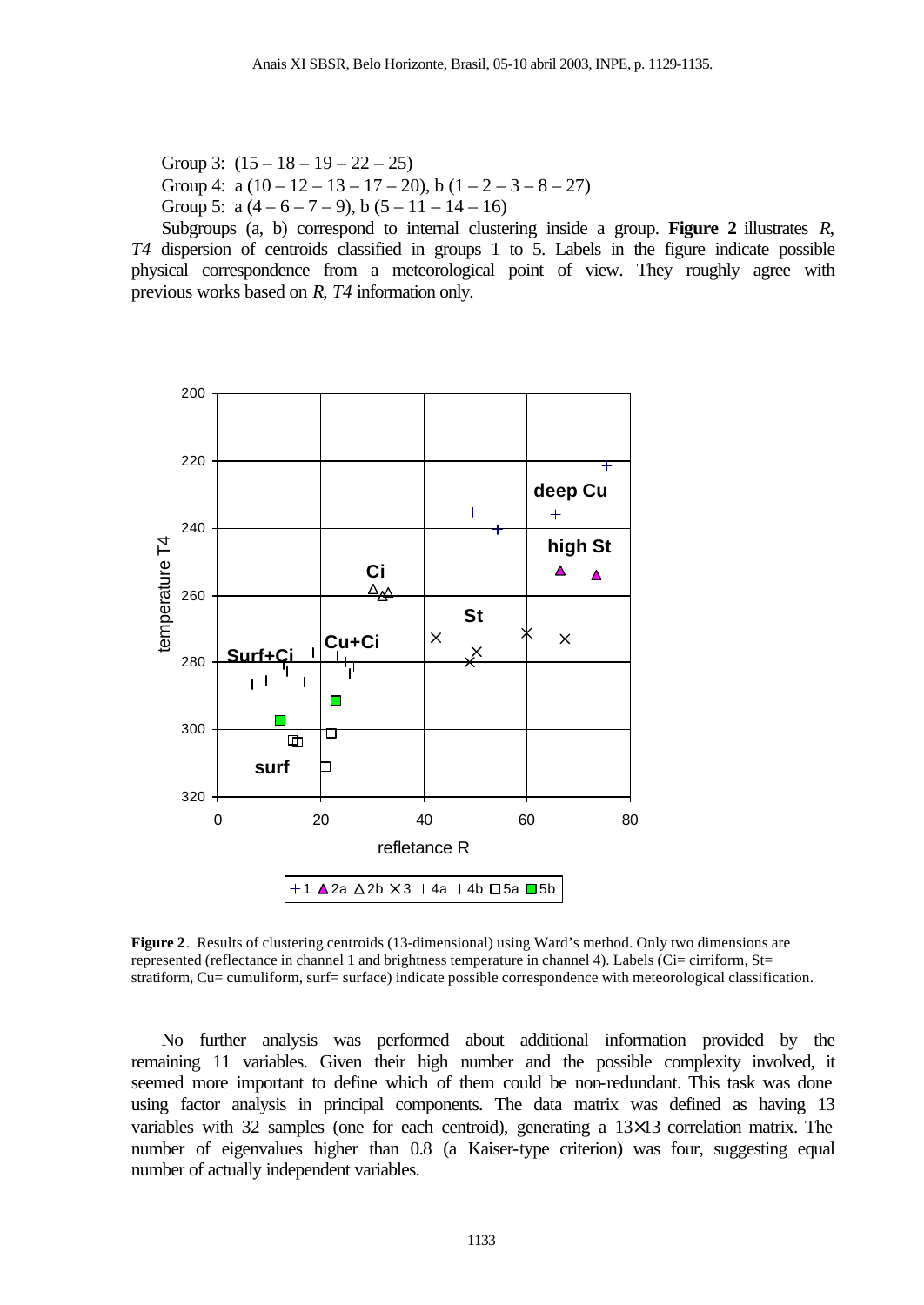| var             | fr1      | fr2      | fr3      | fr4      | comm   |
|-----------------|----------|----------|----------|----------|--------|
| T4              | $-0.977$ | $-0.166$ | $-0.101$ | 0.028    | 0.9931 |
| T5              | $-0.970$ | $-0.183$ | $-0.095$ | 0.104    | 0.9942 |
| T34             | -0.946   | $-0.054$ | $-0.255$ | $-0.124$ | 0.9782 |
| T <sub>2</sub>  | $-0.912$ | $-0.149$ | 0.210    | $-0.119$ | 0.9122 |
| T3              | $-0.842$ | $-0.335$ | 0.193    | 0.292    | 0.9437 |
| R               | 0.758    | 0.040    | 0.484    | 0.236    | 0.8661 |
| T <sub>24</sub> | $-0.731$ | $-0.134$ | $-0.538$ | 0.241    | 0.8998 |
| X5              | 0.094    | 0.923    | 0.131    | $-0.251$ | 0.9409 |
| X <sub>2</sub>  | 0.239    | 0.896    | 0.195    | 0.075    | 0.9036 |
| X4              | 0.047    | 0.857    | 0.241    | $-0.196$ | 0.8332 |
| X3              | 0.303    | 0.577    | $-0.363$ | $-0.044$ | 0.5584 |
| X1              | 0.135    | 0.416    | 0.807    | 0.109    | 0.8544 |
| T54             | 0.001    | 0.224    | $-0.071$ | -0.961   | 0.9787 |

Table 2. Factor analysis in principal components for thirteen variables. Rotated factor loadings *fr* obtained by Varimax rotation. Communality is shown in last column.

**Table 2** presents factor loadings found by Varimax rotation over four principal components. Gruping variables are labeled in bold. It is seen that one fator is represented by brightness temperatures; only one (for instance *T4*) could be adopted representing all of them (even the difference *T34*). In the same manner, texture in channel 4 could be assumed as statistically equivalent to *X2* and *X5*. Texture in channel 1 (associated to cumuliform fields) and difference *T54* (probably representing the effect of water vapor and cirrus clouds over any scene) should be adopted as independent variables. Intermediate variables (labeled in italic) are *X3*, *R* and *T24*; they include contribution of two different factors.

### **5. Conclusions**.

Clustering by "dynamic cloud" procedure is consistent with usual analysis using only reflectance in channel 1 and brightness temperature in channel 4. Although a high number of scenes could be defined a priori, five main groups (or maybe eight) seem to be representative for meteorological purposes. It is suggested that only four variables (namely, brightness temperature and texture in channel 4, texture in VIS channel and difference between channels 5 and 4) could be enough for proper description of GOES-8 scenes using multispectral imagery. With this basic information useful for saving computer time, more detailed objective analysis is being performed at CPTEC meteorological satellites group.

## **References**

Baum B. A.; Tovinkere, V.; Welch, R.M. Automated cloud classification of global AVHRR data using a fuzzy logic approach. *Journal of Appl. Meteorology*, **36**, 1519-1540, 1997.

Bottino M.J.; Ceballos, J.C. Classificação de cenas em imagens GOES multiespectrais mediante um método de "agrupamento dinâmico". XI Congresso Brasileiro de Meteorologia, *Anais*, 3915-3923, 2000 (publicado em CD-ROM).